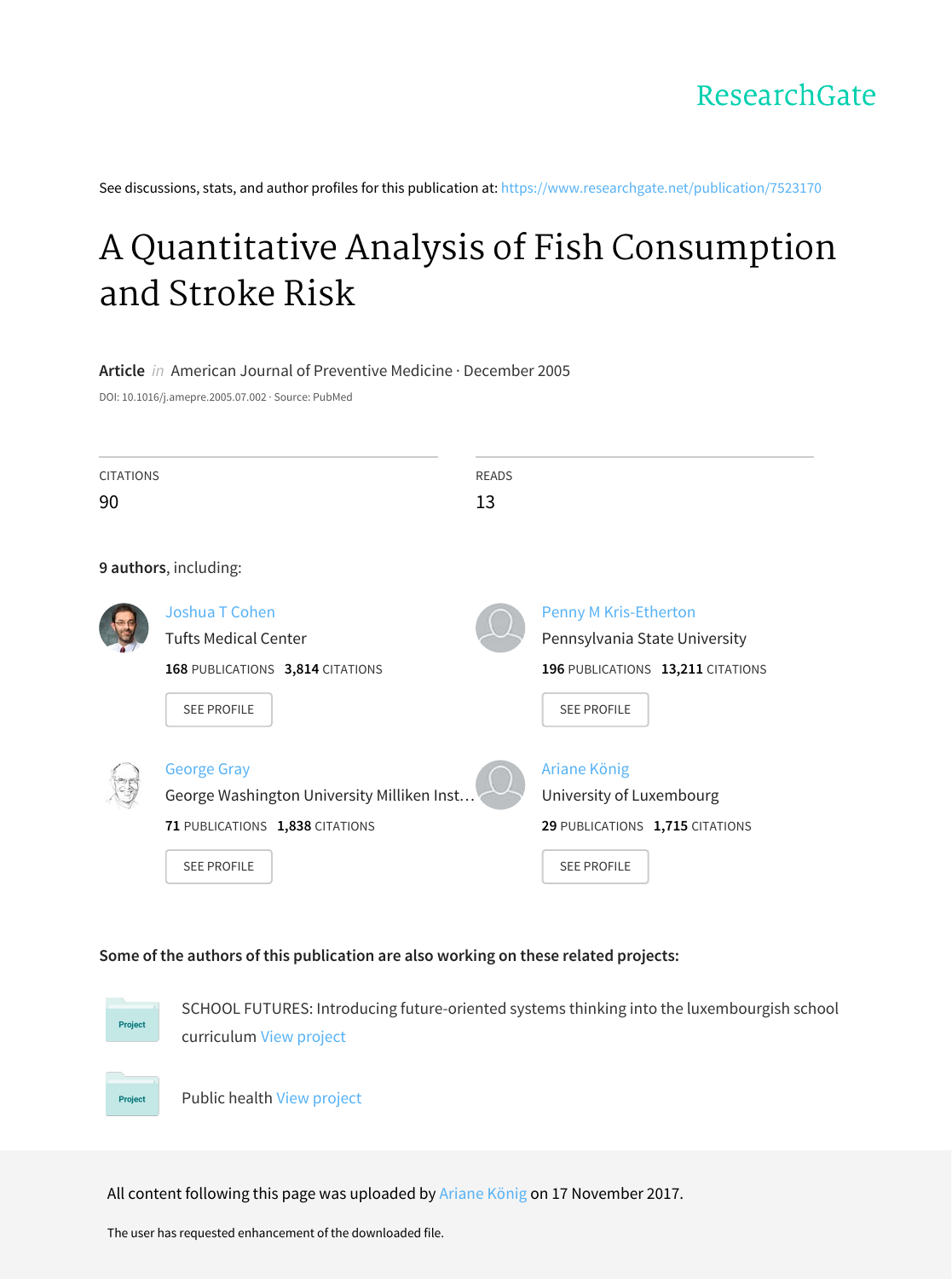# **A Quantitative Analysis of Fish Consumption and Stroke Risk**

Colleen Bouzan, MS, Joshua T. Cohen, PhD, William E. Connor, MD, Penny M. Kris-Etherton, PhD, George M. Gray, PhD, Ariane König, PhD, Robert S. Lawrence, MD, David A. Savitz, PhD, Steven M. Teutsch, MD

Abstract: Although a rich source of n-3 polyunsaturated fatty acids (PUFAs) that may confer multiple health benefits, some fish contain methyl mercury (MeHg), which may harm the developing fetus. U.S. government recommendations for women of childbearing age are to modify consumption of high-MeHg fish to reduce MeHg exposure, while recommendations encourage fish consumption among the general population because of the nutritional benefits. The Harvard Center for Risk Analysis convened an expert panel (see acknowledgments) to quantify the net impact of resulting hypothetical changes in fish consumption across the population. This paper estimates the impact of fish consumption on stroke risk. Other papers quantify coronary heart disease mortality risk and the impacts of both prenatal MeHg exposure and maternal intake of n-3 PUFAs on cognitive development.

> This analysis identified articles in a recent qualitative literature review that are appropriate for the development of a dose–response relationship between fish consumption and stroke risk. Studies had to satisfy quality criteria, quantify fish intake, and report the precision of the relative risk estimates. The analysis combined the relative risk results, weighting each proportionately to its precision. Six studies were identified as appropriate for inclusion in this analysis, including five prospective cohort studies and one case–control study (total of 24 exposure groups). Our analysis indicates that any fish consumption confers substantial relative risk reduction compared to no fish consumption (12% for the linear model), with the possibility that additional consumption confers incremental benefits (central estimate of 2.0% per serving per week).

(Am J Prev Med 2005;29(4):347–352) © 2005 American Journal of Preventive Medicine

### Introduction

The pioneering work of Bang and Dyerberg<sup>1,2</sup><br>first raised the possibility that fish consumption<br>might offer protection against the risk of stroke.<br>They found that for some types of stroke, the Inuit had first raised the possibility that fish consumption might offer protection against the risk of stroke. a lower mortality risk compared to Danish whites. Evidence also suggests that n-3 polyunsaturated fatty acids (PUFAs) may protect against other diseases, such as coronary heart disease  $(CHD)$ ,<sup>3</sup> and that it may be

important to fetal development. $4$  On the other hand, fish is a leading source of exposure to methyl mercury (MeHg), an environmental contaminant that may adversely affect fetal development.

Because of the potential for MeHg in fish to adversely affect fetal development, the U.S. Food and Drug Administration (FDA) and the U.S. Environmental Protection Agency issued a joint advisory in March 2004 recommending that pregnant women modify their fish consumption[.5](#page-5-0) However, depending on how they are implemented, interventions to decrease exposure to MeHg may decrease overall fish consumption. For example, Oken et al. $6$  reported a 17% decrease in fish consumption among pregnant women following the release of the FDA's 2001 MeHg advisory. Moreover, other members of the population could decrease their fish consumption as an unintended consequence of risk-management actions targeting MeHg exposure among women of childbearing age.

In order to understand the possible public health ramifications of alternative risk-management actions, it is necessary to quantify potential health benefits and

From the Harvard Center for Risk Analysis, Harvard School of Public Health (Bouzan, Cohen, Gray, König), Boston, Massachusetts; Division of Endocrinology, Diabetes and Clinical Nutrition, Oregon Health Sciences University (Connor), Portland, Oregon; Department of Nutritional Sciences, Pennsylvania State University (Kris-Etherton), University Park, Pennsylvania; Department of Health Policy and Management, Bloomberg School of Public Health, Johns Hopkins University (Lawrence), Baltimore, Maryland; Department of Epidemiology, School of Public Health, University of North Carolina (Savitz), Chapel Hill, North Carolina; and Department of Outcomes Research and Management, Merck & Co., Inc. (Teutsch), West Point, Pennsylvania

Address correspondence and reprint requests to: Joshua T. Cohen, PhD, Harvard Center for Risk Analysis, 718 Huntington Avenue, Boston MA 02115. E-mail: cohenj@hsph.harvard.edu.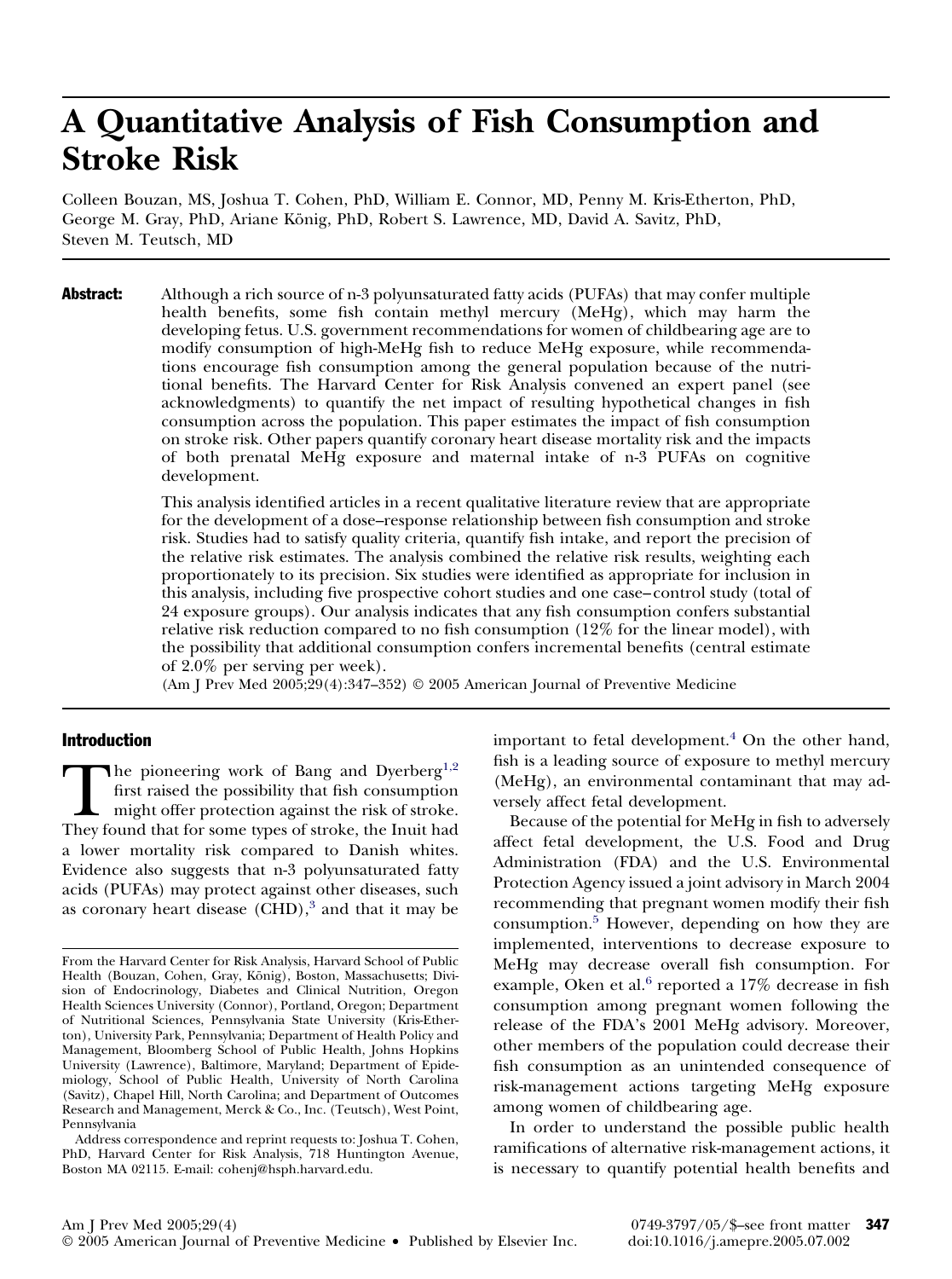risks associated with plausible changes in population fish consumption patterns. This paper evaluates the impact of fish consumption on stroke incidence. This analysis quantifies stroke relative risk as a function of fish consumption (servings per week). These effects can then be compared to other risks and benefits associated with changes in fish consumption.

Three other papers in this issue develop dose– response relationships between prenatal n-3 PUFA intake and IQ, prenatal MeHg exposure and IQ, and between adult fish consumption and CHD mortality.<sup>7-9</sup> A fifth paper, also in this volume, combines these results to estimate the aggregate health effects of hypothetical changes in fish consumption on public health. $10$ 

Strokes fall into two main categories: ischemic and hemorrhagic. Ischemic strokes are caused by a blockage of arteries leading to the brain. They result from atherosclerosis of the carotid and cerebral arteries plus thrombosis[.11](#page-6-0) Hemorrhagic stroke results from a weakened blood vessel that ruptures and bleeds into the surrounding brain tissue.<sup>11,12</sup> Each year in the United States, approximately 700,000 people experience a new or recurrent stroke; for about 170,000 of these individuals, that stroke is fatal. Of all strokes in this country, 88% are ischemic and the remainder are hemorrhagic. $11-13$ 

Dietary intake of n-3 PUFAs may reduce stroke risk through a range of biochemical mechanisms, including diminution of platelet aggregation, $14-17$  inhibition of the 5-lipoxygenase pathway,<sup>18</sup> and reduction of plasma fibrinogen concentrations[,19,20](#page-6-0) among others.

To assess quantitatively the risks and benefits of fish consumption, the Harvard Center for Risk Analysis convened an expert panel, as described in the acknowledgments. A series of papers aims to quantify various health risks associated with MeHg exposure and the health benefits associated with n-3 PUFA intake so that they can be compared. This paper investigates the benefit of n-3 PUFA intake on stroke risk. The goal is the development of a dose–response relationship between intake of n-3 PUFA and stroke to inform the analysis of the public health effects of changes in fish consumption. The remainder of this paper has two parts. The first describes the use of epidemiologic study results to quantify the dose–response relationships. Studies included in this analysis are a subset of those identified in a recent qualitative review of the literature on this topic.<sup>21</sup> The last section presents the discussion.

# Stroke Relative Risk Associated with Fish Consumption or n-3 PUFA Intake

This section describes the development of dose– response relationships for the impact of fish consumption on total stroke risk (i.e., fatal and nonfatal strokes).

# **Literature Review**

This analysis augments a literature search of Medline with the findings of a recent review conducted by Wang et al. $21$  to identify studies of fish consumption and stroke risk. The analysis limits attention to a subset of the observational studies identified in that review. In brief, Wang et al. $21$  first identified abstracts from public indexes (Medline and Embase) and summaries of the literature (Cochrane Central Register of Controlled Trials, 4th quarter,  $2002$ ). Wang et al.<sup>21</sup> also consulted with an expert panel to identify studies. They eliminated from consideration studies reported only as abstracts or in letters, and studies that followed subjects with non cardiovascular disease (CVD)-related conditions. Other studies omitted were those following an inappropriate or pediatric population (aged  $\leq 19$ years); studies not mentioning n-3 PUFA intake; studies involving n-3 PUFA intakes >6 g/day; prospective studies  $\leq 4$  weeks in duration; studies with fewer than five subjects in the treatment group receiving n-3 PUFAs; studies not reporting outcomes of interest; and studies that did not report intake rates for n-3 PUFAs (or fish) (e.g., studies that expressed exposure only in terms of n-3 PUFA biomarker levels). Wang et al. $21$ summarize the observational studies they identified that report on stroke in table 3-38 of their report.

For this analysis, attention is limited to studies appropriate for the purpose of quantitative dose–response evaluation. Three additional criteria are imposed. First, the studies had to quantify risk relative to a no-intake or very-low-intake reference group (fish consumption of less than one serving per month). Second, this analysis includes only those studies with designs rated by Wang et al[.21](#page-6-0) as either "A" (least bias; results are valid) or "B" (susceptible to some bias, but not sufficient to invalidate the results), but not "C" (significant bias that may invalidate the results). Finally, attention is limited to studies that estimated risk for both fatal and nonfatal strokes.

Three randomized controlled trial (RCT) studies were omitted that otherwise satisfied the criteria described above<sup>[22–24](#page-6-0)</sup> (see tables 3-21, 3-23, and 3-36 in Wang et al. $21$ ). The information from these studies was not combined with the information from the observational studies because the dosages (n-3 PUFA intakes of 0.27 to 6.3  $g/day$ , the exposure vehicle (capsules), and the characteristics of the subjects (patients with previous coronary disease of some type or multiple cardiovascular risk factors) limit the comparability of the two designs. This analysis does not analyze the RCT studies on their own because the three data points that they represent are insufficient for quantitative analysis.

[Table 1](#page-3-0) summarizes the five prospective cohort studies and one case–control study included in this analysis. Of the studies listed in table 3-38 of Wang et al.,  $21$  this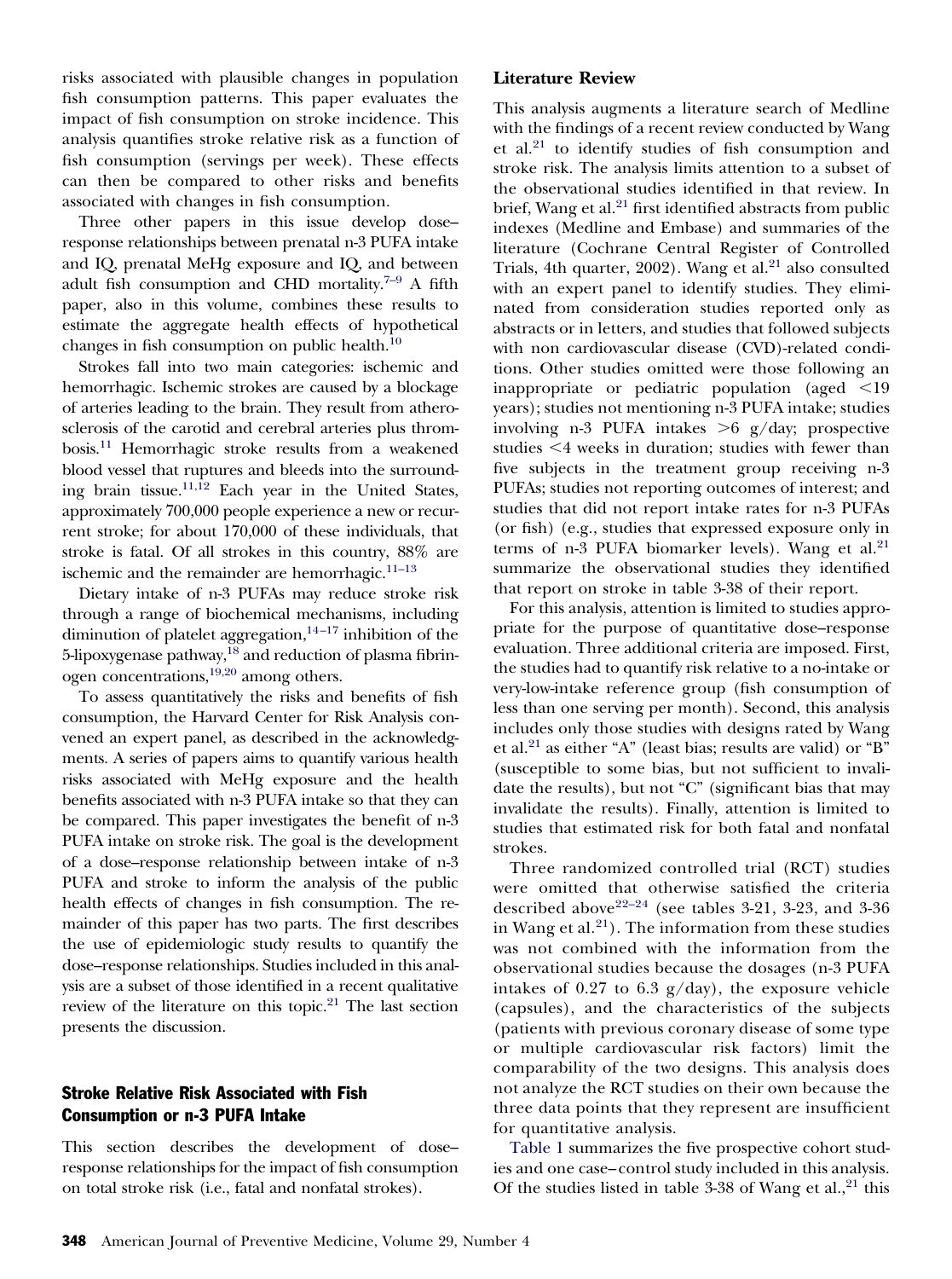<span id="page-3-0"></span>

|  |  |  |  |  |  |  |  |  | Table 1. Summary of epidemiologic studies selected for aggregation |
|--|--|--|--|--|--|--|--|--|--------------------------------------------------------------------|
|--|--|--|--|--|--|--|--|--|--------------------------------------------------------------------|

|                              |                                          |                       |                                                 | <b>Fish intake</b>     |                                                  |                                |
|------------------------------|------------------------------------------|-----------------------|-------------------------------------------------|------------------------|--------------------------------------------------|--------------------------------|
| Study (year) <sup>ref</sup>  | Population                               | Population<br>country | <b>Follow-up</b><br>(years and<br>person-years) | Reported in<br>study   | Our estimate <sup>a</sup><br>(servings/<br>week) | <b>Total stroke RR</b><br>(CI) |
| He $(2002)^{25}$             | 43,671 males aged 40-75 U.S.             |                       | 12                                              | $\leq l$ /mo           | $\overline{0}$                                   |                                |
| (Health                      | years with no stroke at                  |                       | 462,024                                         | $1-3/mo$               | 0.5                                              | $0.73(0.48 - 1.10)$            |
| Professional                 | baseline                                 |                       |                                                 | 1/wk                   | 1.0                                              | $0.74(0.52 - 1.04)$            |
| Follow-up Study)             |                                          |                       |                                                 | $2-4/wk$               | 3.0                                              | $0.67(0.46 - 0.96)$            |
|                              |                                          |                       |                                                 | $\geq 5$ /wk           | 6                                                | $0.83(0.53 - 1.29)$            |
| Iso $(2001)^{26}$            | $79,839$ females aged $30-$              | U.S.                  | 14                                              | $\langle 1/mo \rangle$ | $\overline{0}$                                   | 1                              |
| (Nurses' Health)             | 55 years with no stroke                  |                       | 1,086,261                                       | $1-3$ /mo              | 0.5                                              | $0.93(0.65 - 1.34)$            |
| Study)                       | at baseline                              |                       |                                                 | 1/wk                   | 1.0                                              | $0.78(0.55 - 1.12)$            |
|                              |                                          |                       |                                                 | $2-4/wk$               | 3.0                                              | $0.73(0.47-1.14)$              |
|                              |                                          |                       |                                                 | $\geq 5$ /wk           | 6                                                | $0.48(0.21-1.06)$              |
| Gillum $(1996)^{27}$         | 2351 white females aged                  | U.S.                  | Up to $16b$                                     | Never                  | $\overline{0}$                                   | 1                              |
| (NHANES I                    | 45-74 years with no                      |                       |                                                 | $\langle 1/wk \rangle$ | 0.5                                              | $0.78(0.54 - 1.12)$            |
| Epidemiologic                | stroke at baseline                       |                       |                                                 | 1/wk                   | 1.0                                              | $0.77(0.53 - 1.13)$            |
| Follow-up Study)             | 2059 white males aged                    |                       |                                                 | $>1$ /wk               | 4.0                                              | $0.55(0.32-0.93)$              |
|                              | 45-74 years with no                      |                       |                                                 | <b>Never</b>           | $\overline{0}$                                   | 1                              |
|                              | stroke at baseline                       |                       |                                                 | $\langle 1/wk \rangle$ | 0.5                                              | $1.27(0.83 - 1.96)$            |
|                              |                                          |                       |                                                 | 1/wk                   | 1.0                                              | $1.23(0.79-1.91)$              |
|                              |                                          |                       |                                                 | $>1$ /wk               | 4.0                                              | $0.85(0.49-1.46)$              |
| Orencia (1996) <sup>28</sup> | 1847 males aged 40-55                    | U.S.                  | 30                                              | $\Omega$               | $\overline{0}$                                   |                                |
| (Chicago Western)            | years with no stroke at                  |                       | 46,426                                          | $1-17$ g/day           | 0.6                                              | $0.98(0.61-1.59)$              |
| Electric Study)              | baseline                                 |                       |                                                 | $18-34$ g/day          | 1.8                                              | $0.94(0.59-1.52)$              |
|                              |                                          |                       |                                                 | $\geq$ 35 g/day        | 4.7                                              | $1.26(0.74 - 2.16)$            |
| Caicoya $(2002)^{29}$        | 440 cases and 473<br>controls aged 40–85 | Spain                 | Not applicable:<br>case-control                 | 0 g/day                | $\boldsymbol{0}$                                 | 1                              |
|                              |                                          |                       |                                                 | $1 - 22.5$ g/day       | 0.8                                              | $0.30(0.12-0.78)$              |
|                              | years                                    |                       |                                                 | $23-45$ g/day          | 2.4                                              | $0.44(0.18 - 1.41)$            |
|                              |                                          |                       |                                                 | $46-90$ g/day          | 4.8                                              | $0.59(0.24 - 1.47)$            |
|                              |                                          |                       |                                                 | 91-250 $g/day$         | 11.9                                             | $0.76(0.27 - 2.10)$            |

a Estimated as the midpoint of the lower and upper ends of the range provided in the original study. If only a lower bound is provided, we assume that the upper bound is seven servings per week. If the original study expressed fish consumption in grams, we assume that one serving is 100 g. b Study does not specify total years of follow-up.

CI, confidence interval; NHANES, National Health and Nutrition Examination Survey; RR, relative risk.

analysis includes all but four. Kinjo et al.<sup>30</sup> was eliminated because Wang et al.<sup>21</sup> judged its design to be poor (grade of "C"); Yuan et al.<sup>[31](#page-6-0)</sup> was eliminated because they reported on stroke mortality risk rather than stroke incidence risk; Morris et al.<sup>32</sup> was eliminated because the reference group included individuals consuming less than one serving of fish per week; and Keli et al.<sup>33</sup> was eliminated because the reference group included subjects consuming as much as 20 g fish/day, or more than one serving per week. Relative risk values reported in Table 1 reflect adjustment for potential confounders.

Finally, note that there is qualitative evidence suggesting that n-3 PUFA intake may **increase** the risk of hemorrhagic stroke, $34-36$  and thus dilute the benefit associated with a lower ischemic stroke risk. For the purpose of evaluating the benefits associated with n-3 PUFA intake, however, only the net impact on stroke incidence is relevant. In any case, the importance of this phenomenon to the U.S. population is not clear. For example, although Bang and Dyerberg<sup>37</sup> reported that higher levels of n-3 PUFA intake increased bleeding tendency among Inuits (a condition that could

increase hemorrhagic stroke risk), that population has much higher n-3 PUFA intake rates  $(14 \text{ g}/\text{day})^{42}$  than do Americans, among whom n-3 PUFA intake (eicosapentaenoic acid 20:5 n-3 [EPA] and decosahexaenoic acid 22:6 n-3 [DHA]) averages 0.1 to 0.2  $g/day.<sup>38</sup>$  (Note that the values for the Inuit are based on dietary surveys carried out in the early 1970s.)

#### Dose–Response Methodology

To develop the dose–response relationships between the relative risk of stroke and fish consumption, this analysis first combines the results from all of the relevant studies into a single data set. That is, the analysis combines the 21 nonreference group, relativerisk values reported by the five studies listed in Table 1.

Second, this analysis standardized the reported fish consumption rates expressed as ranges (e.g., "1 to 3 fish servings per month") by converting them into point estimates expressed as average fish servings consumed per week. When the lower and upper bounds are specified for a range, the range's midpoint is used (two fish servings per month in the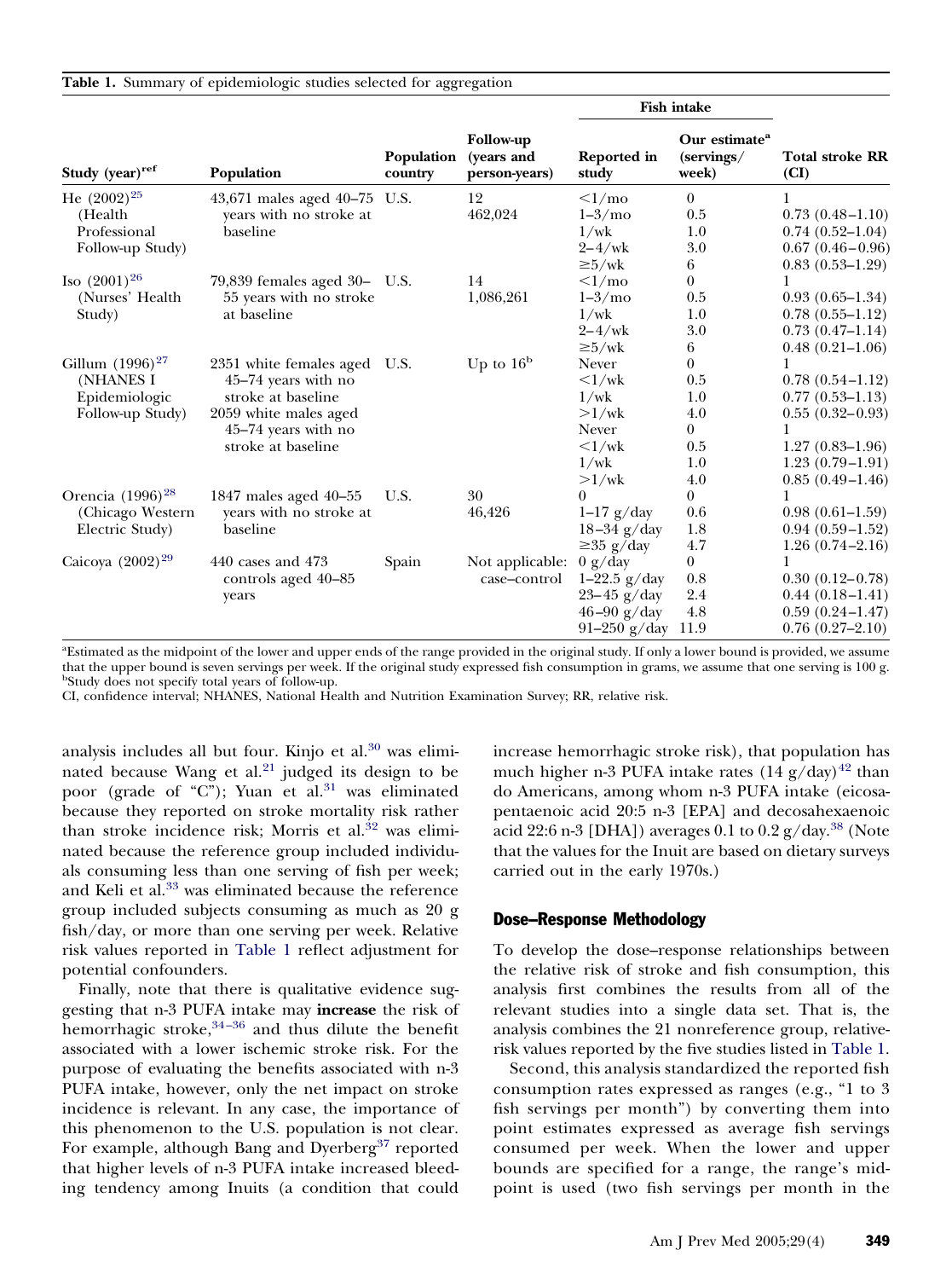| <b>Table 2.</b> Relationship between fish consumptions and total stroke relative risk |                     |         |             |                     |  |  |
|---------------------------------------------------------------------------------------|---------------------|---------|-------------|---------------------|--|--|
| <b>Analysis</b>                                                                       | <b>Parameter</b>    | $R^2$   | $\Delta$ RR | 95% CI              |  |  |
| Linear regression                                                                     | Intercept           | $3.4\%$ | $-0.12$     | $-0.25$ to 0.01     |  |  |
|                                                                                       | Servings/week       |         | $-0.020$    | $-0.066$ to $0.027$ |  |  |
|                                                                                       | Intercept           |         | $-0.095$    | $-0.26$ to 0.072    |  |  |
| Quadratic regression                                                                  | Servings/week       | $5.0\%$ | $-0.048$    | $-0.16$ to 0.065    |  |  |
|                                                                                       | $(Servings/week)^2$ |         | 0.0037      | $-0.0096$ to 0.017  |  |  |

CI, confidence interval; RR, relative risk.

preceding example, amounting to around 0.5 servings per week). If no upper bound is specified (e.g., "-5 servings per week"), the assumed upper bound is seven servings per week. For studies that express fish consumption in terms of grams per day, this analysis assumes that 100 g of fish is equivalent to one serving [\(Table 1\)](#page-3-0).

Finally, this analysis regresses these observations (SAS procedure GLM, version 9.1 for Windows, SAS Institute, Cary NC, 2004), weighted by their statistical precision, against fish consumption (servings per week). It is assumed that statistical precision is proportional to the squared width of the log-transformed relative-risk confidence interval. This measure of precision is used because the parameter estimates in a logistic regression are normally distributed after log transformation. Hence, the width of the log-transformed confidence interval is proportional to the estimate's standard error, and the square of the width is proportional to the estimate's variance. The variance, in turn, is inversely proportional to the weight assigned an observation when aggregating data for a meta-analysis.

The analysis considers both a linear and quadratic functional form for the dose–response relationship. For the purpose of including the one case–control study listed in [Table 1](#page-3-0) in this analysis, the relative risk estimates for different fish-consumption groups are treated in the same way as relative-risk estimates were reported in the prospective cohort studies.

# **Results**

Table 2 summarizes the parameter estimates for stroke risk. The linear regression of total stroke risk (ischemic plus hemorrhagic) against fish consumption suggests a modest benefit (Figure 1). The results indicate that fish consumption reduces stroke risk by 12% (95% confidence interval [CI] ranging from a 25% reduction in risk to a 1% increase) compared to no fish consumption. The central estimate for the incremental reduction in stroke risk per fish serving per week is 2.0%, with a 95% CI ranging from a 6.6% reduction in risk per serving per week to a 2.7% increase in risk per serving per week. Because the quadratic regression does not explain the data substantially better than the linear regression ( $\mathbb{R}^2$  of 5.0% for the quadratic regression vs

3.4% for the linear regression), that model is disregarded.

### **Discussion**

The results in Table 2 suggest that any fish consumption results in a notable decrease in stroke risk compared to no fish consumption, with the 95% confidence interval for the intercept term just bordering zero. The incremental contribution to further risk reduction associated with additional fish consumption is more ambiguous, with a confidence interval that includes zero. Nonetheless, because the center of this distribution is somewhat less than zero (a risk reduction of 2.0% per serving per week), an incremental benefit remains plausible.

A relatively large benefit associated with any level of fish consumption is consistent with Driss et al.,  $^{15}$  who provided mechanistic evidence for a benefit at relatively low intake rates. That clinical trial showed that intake of 150 mg/day EPA (a rate compatible with the average American fish consumption) reduces platelet aggregation.

Our findings can be compared to the dose–response relationship developed using results from a recent meta-analysis conducted by He et al.<sup>39</sup> He et al.<sup>39</sup> did not report a dose–response relationship, but instead



**Figure 1.** Regression of total stroke risk versus fish consumption. Note: The area of each data point is proportional to its statistical weight. The upper and lower bands denote the 95% confidence interval on the mean of the predicted value.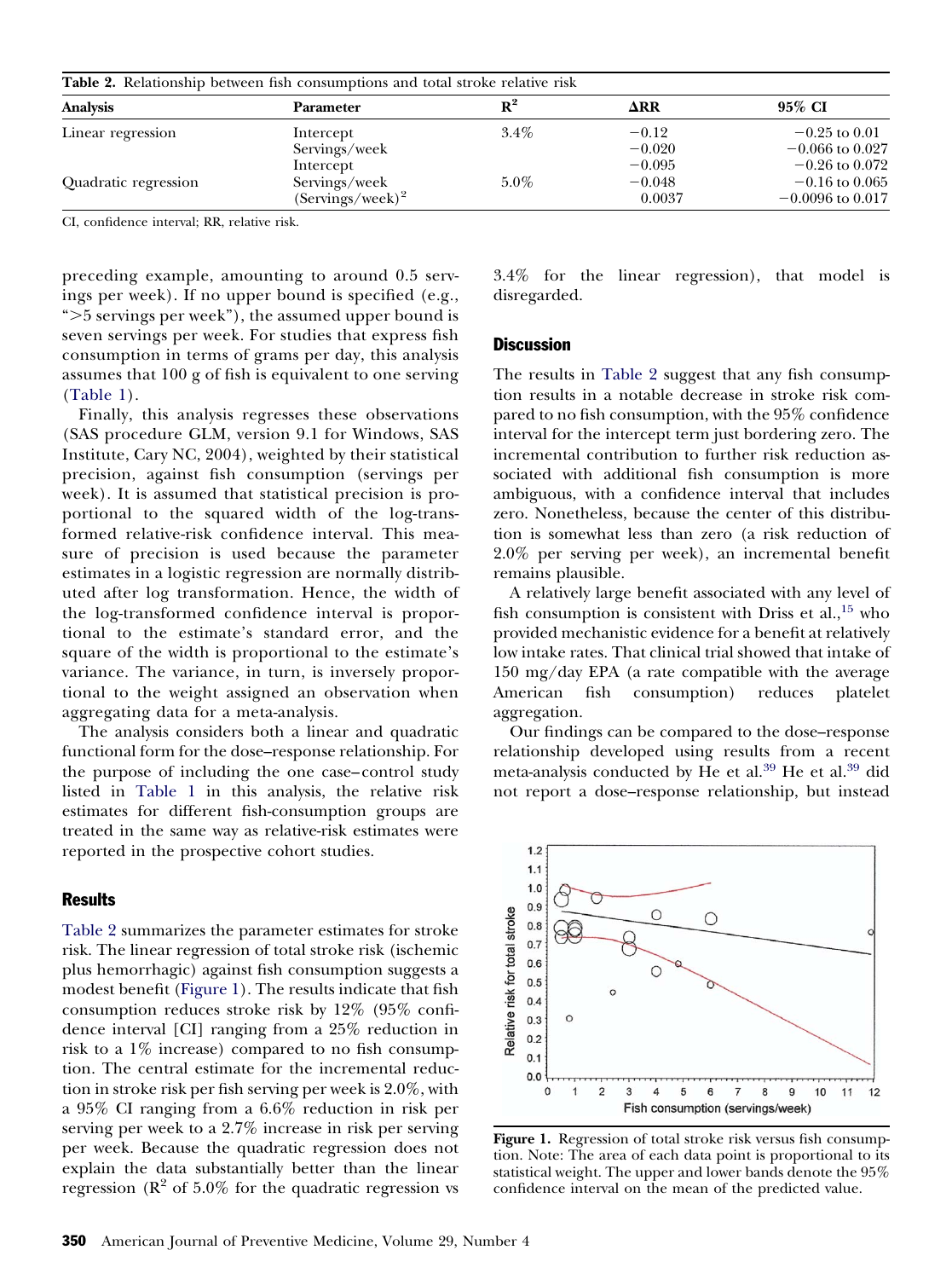<span id="page-5-0"></span>reported discrete estimates of risk for four different consumption rates. They concluded that compared to individuals consuming fish less than once per month, relative risk for stroke was 0.91 (95% CI=0.79–1.06) for subjects consuming fish one to three times per month,  $0.87$  (95% CI=0.77–0.98) for subjects consuming fish once per week,  $0.82$  ( $95\%$  CI=0.72–0.94) for subjects consuming fish two to four times per week, and 0.69  $(95\% \text{ CI} = 0.54 - 0.88)$  for subjects consuming fish five or more times per week. A weighted regression through these four relative risk estimates (assigning a fish consumption rates of 0.5, 1.0, 3.0, and 6.0 servings per week to each group, respectively) yields an intercept of 0.92 (i.e., some fish consumption reduces risk by 8%, compared to no fish consumption) and a slope of  $-0.036$ (i.e., increasing fish consumption by one serving per week reduces stroke risk by 3.6%). Recall that the linear regression in this paper yielded an intercept of 0.88  $(-0.25 \text{ to } +0.01)$  and a slope of  $-0.02 \text{ (95\%)}$  $CI = -0.067$  to  $+0.027$ ). Given the breadth of these confidence intervals, the findings of this study and the He et al.<sup>[39](#page-6-0)</sup> analysis are not inconsistent.

Although these findings and the He et al.<sup>39</sup> metaanalysis findings are consistent, it is worth noting that inclusion criteria represent a major difference between these two studies. Two studies were omitted from our analysis that were included by He et al. $39$  (Keli et al. $33$ ) and Morris et al.<sup>32</sup>) because the fish consumption rates in the reference groups were too high for the purpose of evaluating risks relative to "those who never consumed fish or ate fish less than once per month." In addition to these two studies, this analysis omitted Yuan et al. $31$  and Sauvaget et al. $40$  because they analyzed risk for stroke mortality rather than stroke incidence. In addition, Sauvaget et al.<sup>40</sup> was not included in the Wang et al.<sup>21</sup> review. Finally, this analysis included one study<sup>29</sup> that He et al.<sup>39</sup> omitted because it used a case–control design.

Most of the risk reduction identified here is from ischemic stroke. Although there is suggestive biological and epidemiologic evidence that n-3 intake may increase hemorrhagic stroke risk, that possibility could not be substantiated in this study. At most, because hemorrhagic stroke represents only a modest proportion of all strokes, any increase would simply temper the overall benefit from reductions in ischemic events. If such an increase in hemorrhagic stroke risk does exist, it is apparent largely at high n-3 PUFA intake levels that are atypical for the U.S. population. The fact that the large RCT study described by Marchioli et al. $^{23}$ did not find an increase in stroke risk at relatively high n-3 PUFA intakes (0.85 g/day EPA plus DHA), however, casts some doubt on even this possibility. In any case, the relatively small number of hemorrhagic strokes, compared to ischemic strokes, limits the potential impact of this putative risk. Finally, and most importantly, any countervailing tendency is reflected in

this analysis, which uses data for total stroke risk. An online supplement to this manuscript $41$  discusses the biological mechanisms that may influence the role of n-3 intake on these two categories of stroke.

Although this analysis cannot explain the pathophysiologic events underlying the beneficial impact of fish intake on stroke risk, it indicates that the largest incremental benefit accrues at relatively low levels of fish intake, and that incremental fish consumption confers no substantial additional benefits. The general pattern for this dose–response relationship is similar to that found for the association between fish intake and CHD risk among individuals with no prior history of this disease (see König et al.<sup>7</sup>). As in the case of CHD, a low level of fish consumption appears to confer substantial protection against stroke risk. In addition, this analysis identified a relatively modest incremental benefit associated with additional fish consumption. This pattern is not necessarily inconsistent with the absence of an identified incremental fish consumption benefit in the case of stroke given the limited data available for this evaluation. The similarity in the shape of the dose–response relationships for stroke and CHD is consistent with the hypothesis that a similar mechanism (e.g., reduction in platelet aggregation) may play a role in the impact of fish intake on both diseases.

The expert panel convened by the Harvard Center for Risk Analysis for this project was chaired by Steven M. Teutsch. In addition to William Connor, Penny Kris-Etherton, Robert Lawrence, and David Savitz, who are co-authors on this paper, the panel consisted of David C. Bellinger, PhD (Department of Neurology, Children's Hospital, Boston MA), and Bennett A. Shaywitz, MD (Department of Pediatrics and Neurology, Yale University, New Haven CT).

This work was supported by a grant from the National Food Processors Association Research Foundation (NFPA-RF) and the Fisheries Scholarship Fund. Member companies of the NFPA-RF may be affected by the findings of research that funded my participation on the panel that wrote this paper.

#### References

- 1. Bang HO, Dyerberg J. The composition of food consumed by Greenlandic Eskimos. Acta Med Scand 1973;200:69–73.
- 2. Bang HO, Dyerberg J. Hemostatic function and platelet polyunsaturated fatty acids in Eskimos. Lancet 1979;2:433–5.
- 3. Bang HO, Dyerberg J, Nielsen AB. Plasma lipid and lipoprotein pattern in Greenlandic West-Coast Eskimos. Lancet 1971;1:1143–5.
- 4. Helland IB, Smith L, Saarem K, Saugstad OD, Drevon CA. Maternal supplementation with very long chain n-3 fatty acids during pregnancy and lactation augments children's IQ at 4 years of age. Pediatrics 2003;111:E39–44.
- 5. U.S. Department of Health and Human Services, U.S. Environmental Protection Agency. What you need to know about mercury in fish and shellfish, 2004. Available at: www.cfsan.fda.gov/~[dms/admehg3.html.](http://www.cfsan.fda.gov/dms/admehg3.html) Accessed December 2004.
- 6. Oken E, Kleinman KP, Berland WE, Simon S, Rich-Edwards JW, Gillman MW. Decline in fish consumption among pregnant women after a national mercury advisory. Obstet Gynecol 2003;102:346–51.